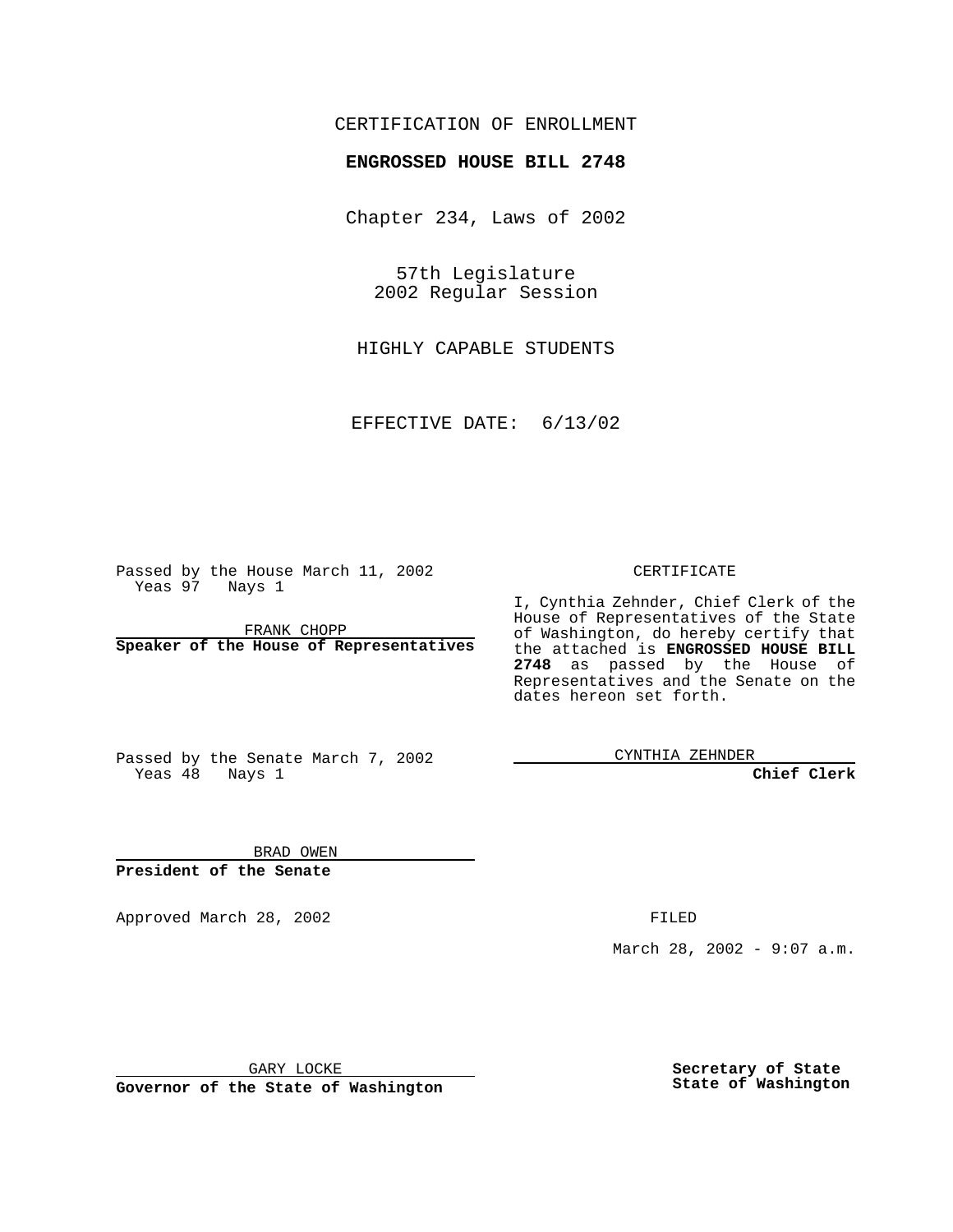## **ENGROSSED HOUSE BILL 2748** \_\_\_\_\_\_\_\_\_\_\_\_\_\_\_\_\_\_\_\_\_\_\_\_\_\_\_\_\_\_\_\_\_\_\_\_\_\_\_\_\_\_\_\_\_\_\_

\_\_\_\_\_\_\_\_\_\_\_\_\_\_\_\_\_\_\_\_\_\_\_\_\_\_\_\_\_\_\_\_\_\_\_\_\_\_\_\_\_\_\_\_\_\_\_

AS AMENDED BY THE SENATE

Passed Legislature - 2002 Regular Session

**State of Washington 57th Legislature 2002 Regular Session By** Representatives Schual-Berke and Anderson Read first time 01/25/2002. Referred to Committee on Education.

 AN ACT Relating to monitoring programs for the education of highly capable students; and adding a new section to chapter 28A.185 RCW.

BE IT ENACTED BY THE LEGISLATURE OF THE STATE OF WASHINGTON:

 NEW SECTION. **Sec. 1.** A new section is added to chapter 28A.185 RCW to read as follows:

 In order to ensure that school districts are meeting the requirements of an approved program for highly capable students, the superintendent of public instruction shall monitor highly capable programs at least once every five years. Monitoring shall begin during the 2002-03 school year.

 Any program review and monitoring under this section may be conducted concurrently with other program reviews and monitoring conducted by the office of the superintendent of public instruction. In its review, the office shall monitor program components that include but need not be limited to the process used by the district to identify and reach out to highly capable students with diverse talents and from diverse backgrounds, assessment data and other indicators to determine how well the district is meeting the academic needs of highly capable